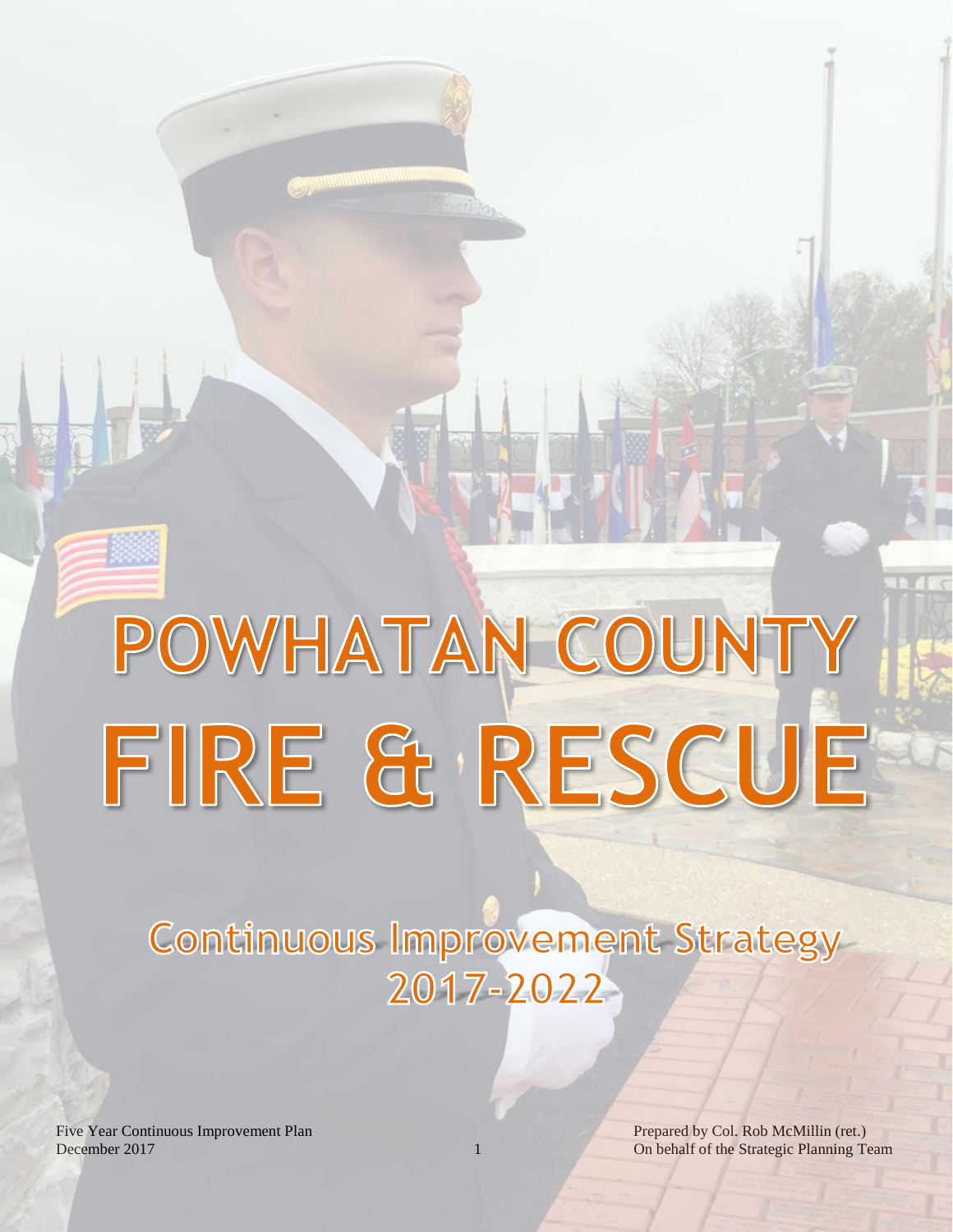# **INTRODUCTION**

*"The relevant question is not simply what shall we do tomorrow, but rather what shall we do today in order to get ready for tomorrow. The greatest danger in times of turbulence is not the turbulence; it is to act with yesterday's logic."— Peter Drucker*

Throughout the second half of 2017, the Powhatan County Fire & Rescue System developed a new strategic approach for the next five years. This strategic long-range plan is not intended as a substitute for an operating plan. It does not detail all the initiatives, programs, and activities the organization will undertake in the course of serving its customers, nor can it foresee changes to the underlying assumptions on which key strategic choices were based. Instead, the continuous improvement plan identifies challenges the System is facing and what it must be doing in the future to be successful. This plan is forward thinking and inclusive of stretch goals where work will begin on resource development and implementation. Consequently, the Continuous Improvement Plan implies change, doing new things, or doing more or less of current activities to ensure successful and sustainable outcomes.

The Powhatan County Fire and Rescue Department makes a unique contribution to our community. It is composed of volunteers, full-time staff, and part-time staff dedicated to providing Powhatan County citizens with quality service and rapid response. It is composed of six companies located throughout the county. Each company is unique in terms of the makeup of its people, the level of its training, and the equipment it is assigned. Together, these three factors –staffing, training, and equipment – largely determine a company's readiness to accomplish its assigned mission. Accordingly, we are committed to ensuring the Powhatan County Fire and Rescue is staffed, trained, and equipped to accomplish our mission and by identifying efficiencies, we can more effectively apply resources to address gaps.

Through this planning process we analyzed the possible impacts of national and local trends, data related to our own performance, and citizen input. Our analysis led us to the conclusion that we need to increase the consistency and quality of our service delivery by setting delivery standards in a variety of areas that effect systems and processes; increase our ability to recruit and develop our current workforce; continue to find innovative ways to work with the community to reduce risk factors; and continue to build a strong, coordinated, and comprehensive system of volunteers and paid employees.

The goals and strategies identified in this plan are meant to ensure our ability to:

- ensure that the system's services and programs are robust, rigorous, deliver quality training, and are linked to community growth
- ensure that the system is sustainable into the future.

This plan and set of strategic goals and strategies are meant to become the methodology for the system's operations. If it is successful, this process will not have yielded a plan to be placed on the shelf, but will have served as a catalyst for the process of planning strategically at all times and at all levels throughout the organization.

The four initiatives in this plan have been thoughtfully established to enhance the service levels commensurate with all hazards within the jurisdictional scope and authority set forth in the Powhatan County Code, Chapter 46: Fire Prevention and Protection, Article I: Fire and Rescue Department.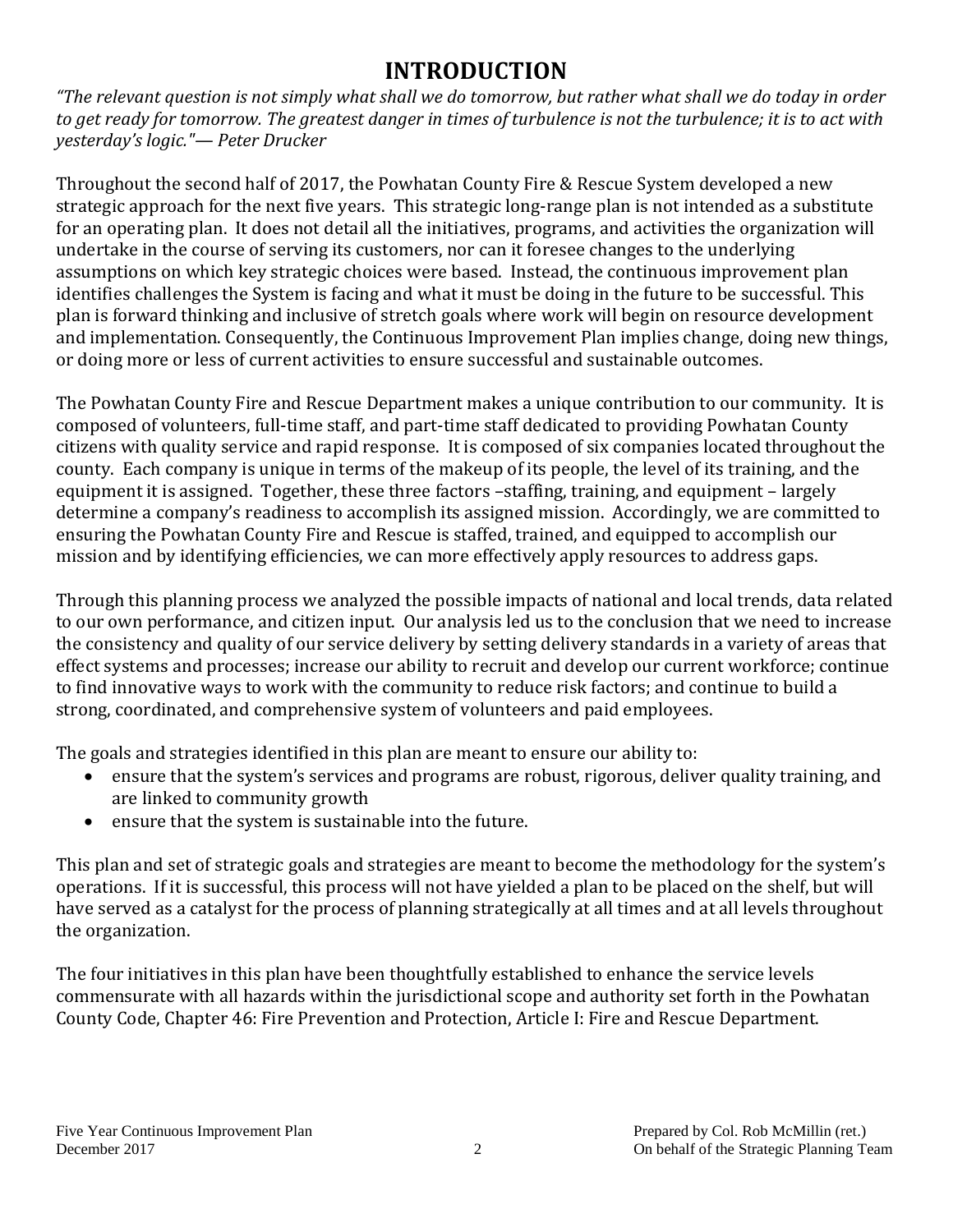#### **Strategic Planning Group**

The strategic planning group met over a two-month period, investing approximately 150 staffing hours into the development of this document. The document development was led by Colonel (Ret) Rob McMillian, who brought his expertise in planning and strategy to the organization to develop an unbiased plan that included input from all stakeholders.

The core Strategic Planning Group consisted of the following personnel:

- Chief Steven Singer, County Fire-Rescue
- A/Chief Phil Warner, County Fire-Rescue
- Chief Carroll Smith, Fire Company 1
- Chief Taylor Goodman, Fire Company 2
- Chief Bill Donati, Jr, Fire Company 4
- Asst. Chief Troy Blair, Fire Company 2
- Asst. Chief Kenny Holy, Fire Company 3
- Asst. Chief Scott Millett, Fire Company 5
- Captain Tom Berry, Fire Company 2
- Captain Jason Cox, Rescue Squad
- Firefighter Floyd Greene, Fire Company 2
- Don Houtsma, EMS Coordinator

Our appreciation is also extended to the following members of the Powhatan County public safety community for their input on the plan:

- Patrick Schoeffel, County Fire-Rescue
- Curt Nellis, County Fire-Rescue
- Billy Gwynn, Rescue Squad
- Martha Chumney, Rescue Squad
- Cindy Gillespie, Public Safety Comm
- Joe Sposa, Recruitment
- Thomas Winbiel, Fire Company 4

Facilitated by: Col. Robert McMillin (ret.)

- Damon Bradbury, Fire Company 1
- Bobby Smith, Fire Company 3
- Patrick Mueller, Fire Company 4
- Dylan Modlin, Fire Company 4
- Charles Fridley, Fire Company 5
- Tom Nolan, Public Safety Comm

*Cover art: Taylor Goodman*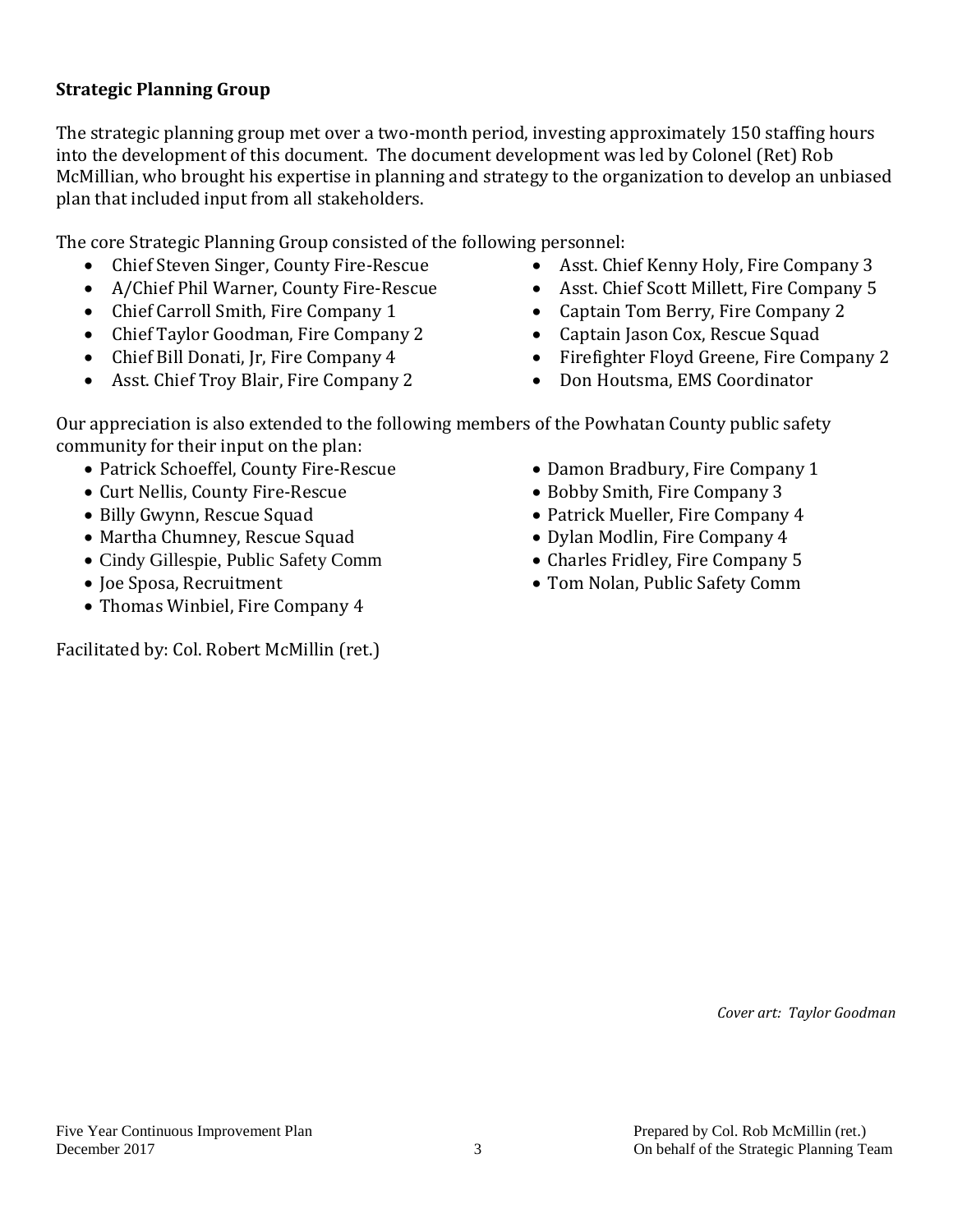# **MISSION, VISION, AND VALUES**

The agency cannot evaluate new ideas, principles, and processes without considering their impact on the citizens. It is in this vein that the department's mission, vision, and values have been carefully considered.

- **MISSION:** Saving Lives, Saving Property, Serving the Community
- **VISION:** To provide a properly staffed, equipped, integrated fire and rescue agency to foster public safety and rapidly respond to emergencies and other calls for service in a growing community

#### **VALUES:**

- Integrity: Honest with the community we serve, treating all with fairness and decency
- **Compassion:** A sincere desire to help others
- **Professionalism:** Competent, Exceeding the Standards and always learning
- **Selfless Service:** Providing care to others without expectation
- **Teamwork:** Working cooperatively to efficiently serve our community
- **Dedication:** Committed to caring for others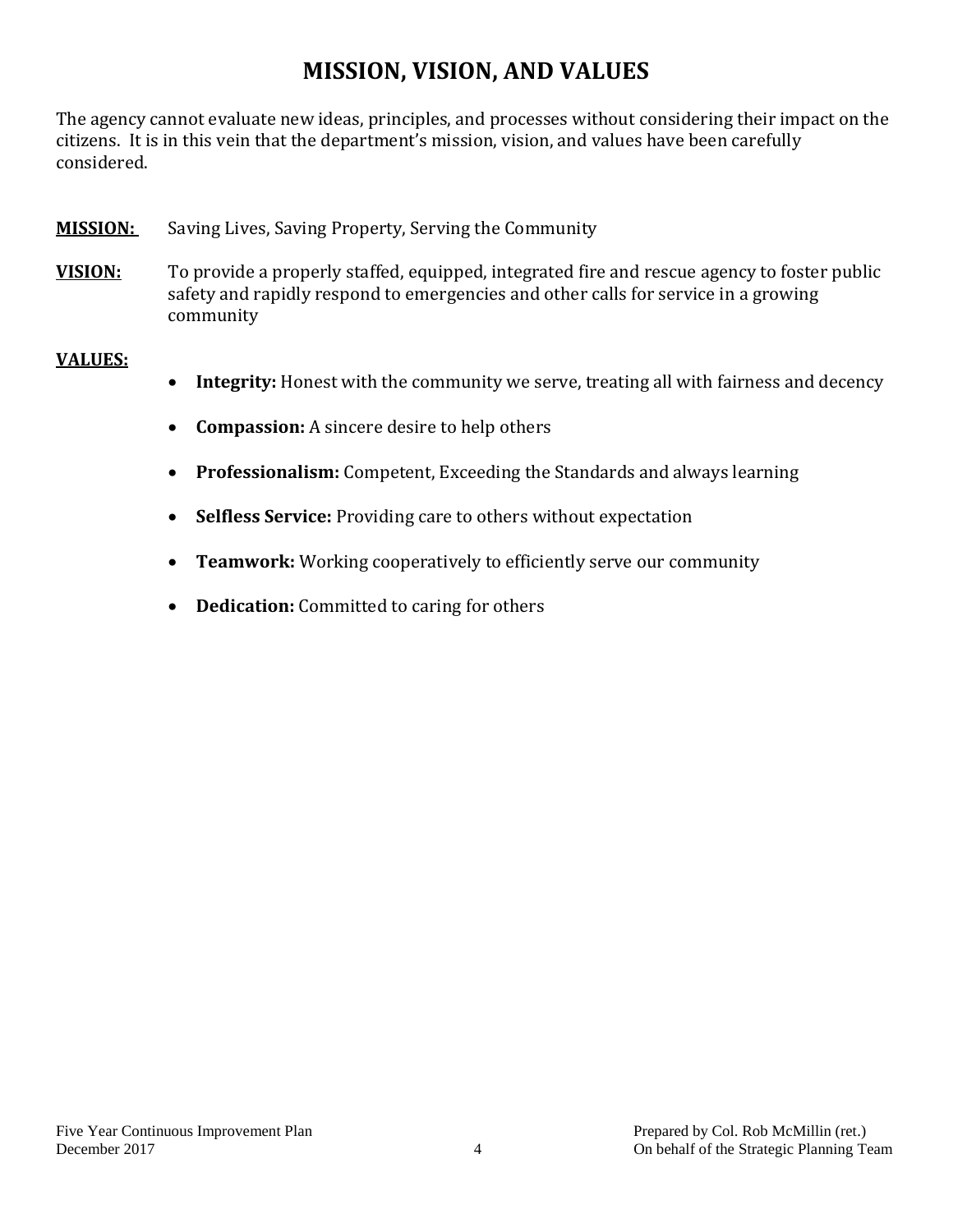# **STRATEGIC GOALS**

Ultimately, the Strategic Planning Group developed five areas in which improvement can be addressed in order to meet future community growth impacts. These areas, identified below as goals, included levels of training, staffing requirements, training delivery models, and risk reduction.

# **1. GOAL: Increase the number of cleared EMS providers from 99 to 176 by December 31, 2022.**

- 1.1. Objective: Improve retention
	- 1.1.1. Create an exit interview process by March 30, 2018.
	- 1.1.2. Create engagement process by March 30, 2018.
	- 1.1.3. Create consistent and efficient "on-boarding" process by March 30, 2018.
- 1.2. Objective: Establish two (2) EMT-Advanced courses per year in Powhatan by December 31, 2018.
- 1.3. Objective: Develop a standardized, streamlined precepting program by July 1, 2018.

## **2. GOAL: Increase the number of active volunteers from current state to station requirements as detailed below in order to fill minimum requirement to provide 24-hour response to structure fires and/or EMS incidents by December 31, 2022.**

**Increase active volunteer participation at:**

- **Company 1 from 15 to 30**
- **Company 2 from 24 to 40**
- **Company 3 from 10 to 20**
- **Company 4 from 11 to 20**
- **Company 5 from 7 to 20**
- **Rescue Squad from 30 to 40**

#### **2.1. Objective: Recruiting**

- 2.1.1. Company 1 40 recruits total over 5 years, or 8 per year to meet goal
- 2.1.2. Company 2 42 recruits total over 5 years, or 8 per year to meet goal
- 2.1.3. Company 3 25 recruits total over 5 years, or 5 per year to meet goal
- 2.1.4. Company 4 24 recruits total over 5 years, or 5 per year to meet goal
- 2.1.5. Company 5 24 recruits total over 5 years, or 5 per year to meet goal
- 2.1.6. Rescue Squad 40 recruits total over 5 years, or 8 per year to meet goal

#### **2.2. Objective: Establish retention working group to analyze retention trends and make/recommend changes to policies and procedures by July 1, 2018.**

- 2.2.1. Reduce firefighter attrition from 33% to 25% by December 31, 2022.
- 2.2.2. Reduced EMS loss attrition from 25% to 20% by December 31, 2022.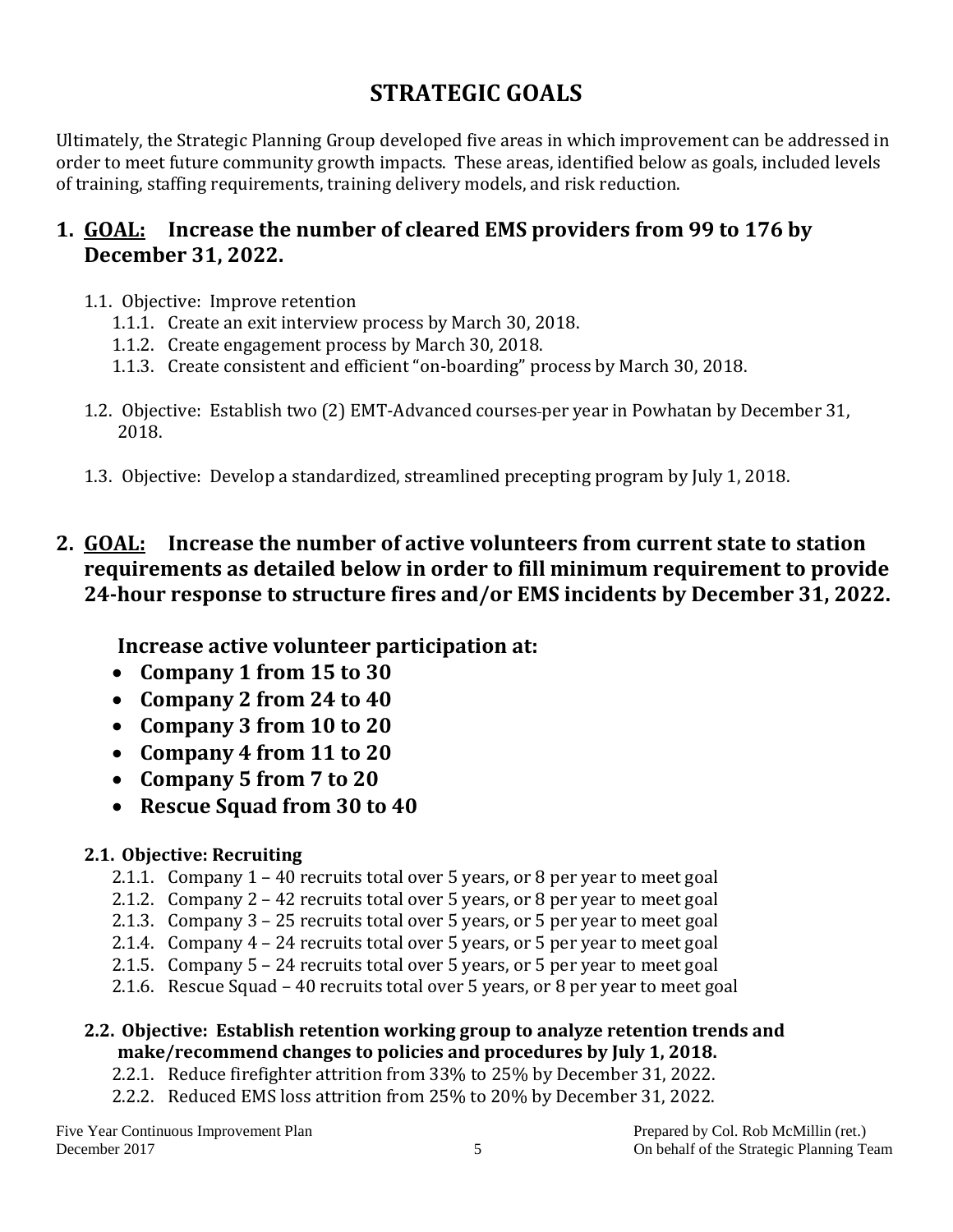#### **2.3. Objective: Establish a regional Fire/EMS training center by December 31, 2022.**

- 2.3.1. Establish regional partnership by June 1, 2018
- 2.3.2. Identify land necessary & begin acquisition process by December 31, 2018.
- 2.3.3. Apply for regional fire training center grant by June 30, 2019.
- 2.3.4. Begin Architecture & Engineering (A&E) by July 1, 2020.
- 2.3.5. Break ground and begin construction by July 1, 2021.

## **3. GOAL: Meet or exceed Response Standards from 43.7% for Fire and 65% for EMS to 80% for Fire and 90% for EMS by December 31, 2022**

#### **3.1. Objective: Increase number of on-duty Advanced Life Support (ALS) personnel from one (1) to two (2) no later than December 31, 2022**

- 3.1.1. 1 additional ALS provider qualified by September 30, 2018
- 3.1.2. Twelve (12) EMT-Basic's enrolled in EMT-Advanced class by September 30, 2018

#### **3.2. Objective: Paramedic Training and Retention Incentive Plan completed by September 30, 2018**

- 3.2.1. Incentive Plan established by September 30, 2018
- 3.2.2. 12 Paramedic Students identified by June 1, 2019
- 3.2.3. 12 Paramedic Students enrolled in training by January 1, 2020
- 3.2.4. Paramedics complete all training and certification requirements by December 31, 2021

#### **3.3. Objective: Increase number of trained Firefighters**

- 3.3.1. Conduct two (2) Firefighter I courses annually by December 31, 2018
- 3.3.2. Conduct one (1) Firefighter II course annually by December 31, 2018
- 3.3.3. Establish full time training officer position by July 1, 2018

#### **3.4. Objective: Establish Working Group to develop future requirements by June 1, 2018**

#### **3.5. Objective: Modify existing facilities to accommodate diverse workforce**

- 3.5.1. Perform necessary Architecture and Engineering by July 1, 2019
- 3.5.2. Begin construction by July 1, 2020

# **4. GOAL: Create a Community Risk Reduction Section by December 31, 2020**

- **4.1. Objective: Complete Charter/SOP by September 30, 2018**
- **4.2. Establish Tracking Metrics by December 31, 2018**

#### **4.3. Establish Coordinator job requirements by December 31, 2018**

**4.4. Hire Coordinator by July 1, 2019**

#### **4.5. Train Coordinator by December 31, 2019**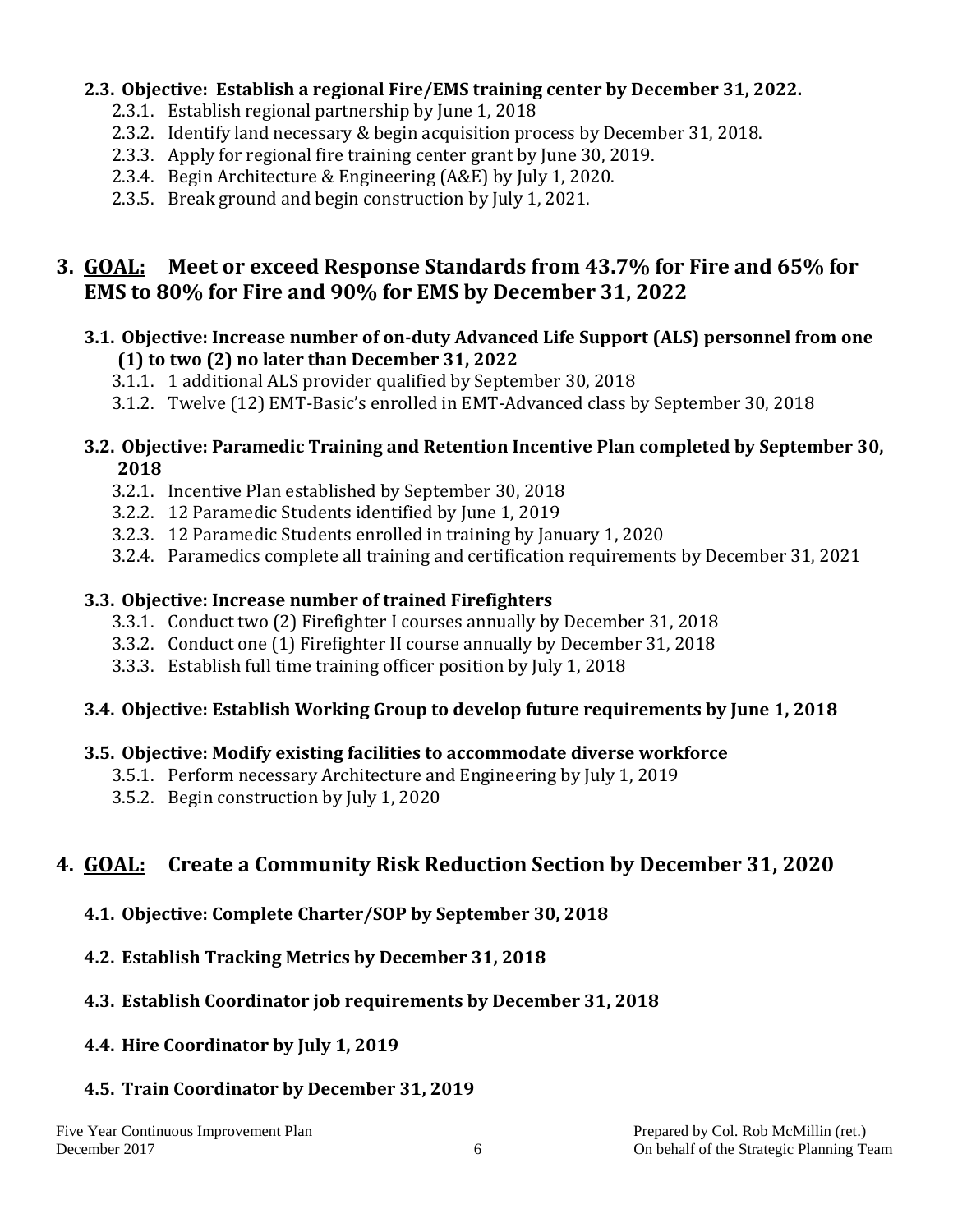# **OUR OPERATING PRINCIPLES**

The following principles define the way the Fire and Rescue System operates with regard to the goals and strategies identified. The core processes employed by the organizational system to accomplish the goals will operate in the following fashion.

- We strive to balance system-wide consistency in areas that matter for the citizens of the county and a level of individuality within the system.
- We seek to collaborate and to build strategic alliances around all of the goals, strategies and tasks we are engaged in.
- We seek to collaborate and engage stakeholders systemically in all service approaches.
- We will continuously ensure our strategies meet changing needs and expectations of our customers and the community.
- We will use data-driven decision-making approaches in all systems and processes.
- We deliver service excellence through all our products, processes and services.
- We work continuously to strengthen organizational effectiveness and to build capacity through a systems approach to our processes and practices.
- We will use technology to its fullest extent to reduce redundancies and to increase efficiency.
- We seek to stretch beyond our reach.

# **DESIRED OUTCOMES OF THE STRATEGIC ACTION PLAN**

As a result of Goals 1, 2, 3, and 4 at the end of five years the Powhatan County Fire & Rescue System will:

#### **MEASURE 1: Increase the number of cleared EMS providers.**

Indicator: True number of cleared EMS providers throughout the system.

Data Collection Method: Count of cleared providers during annual certification by Operational Medical Director

#### **MEASURE 2: Increase the number of Active Volunteers**

Indicator: Reduce firefighter membership attrition from 33% to 25% and EMS membership loss from 25% to 20%.

Data Collection Method: Tracking system of the number of released volunteers that leave the Powhatan County Fire & Rescue System.

#### **MEASURE 3: Meet response standards set by the Powhatan County Board of Supervisors. 80% for suppression response and 90% for EMS response.**

Indicator: Increase the 90% over the 5 year period to meet established response goals.